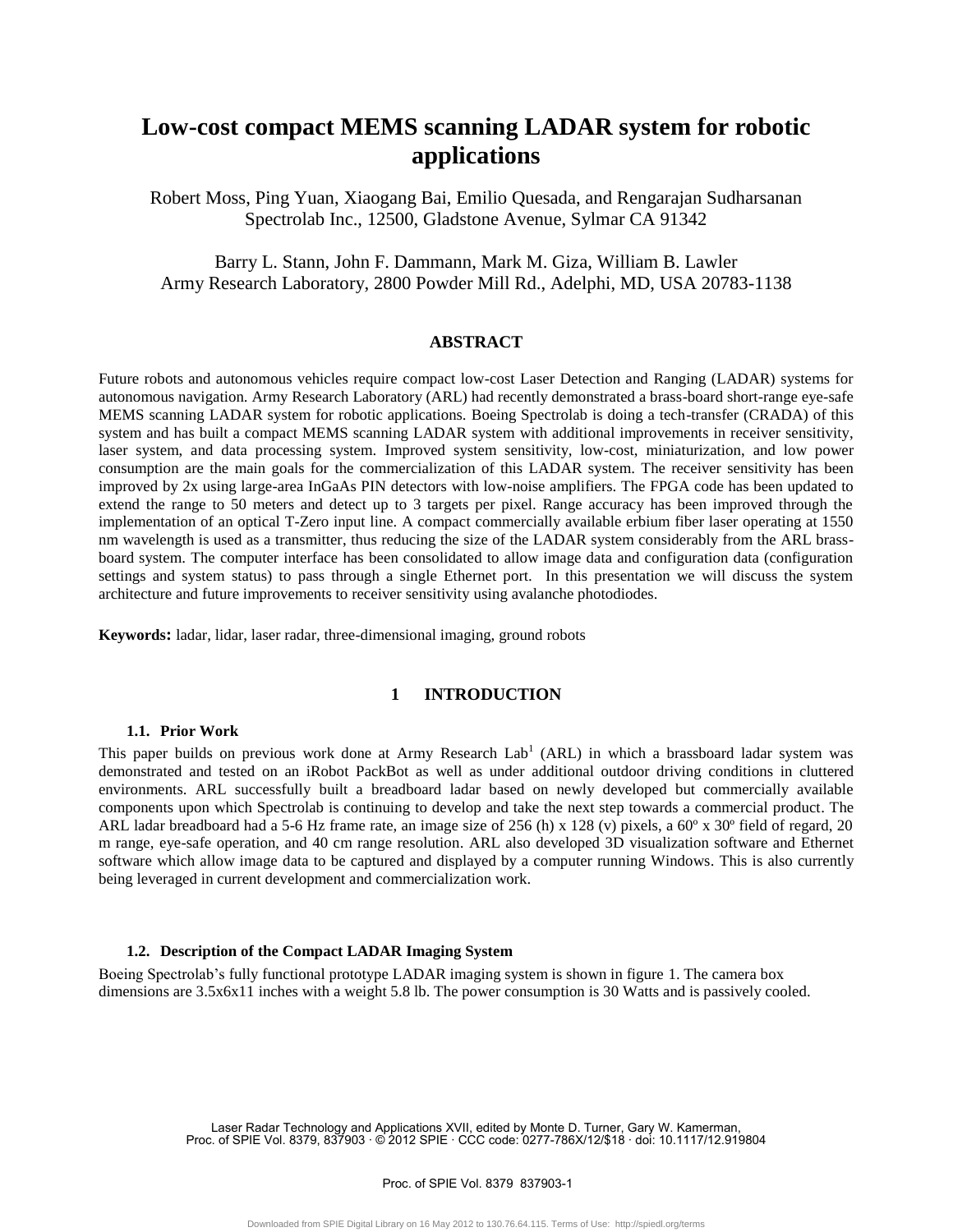

**Figure 1.** Spectrolab's Prototype LADAR Imaging System

Figure 3 shows the block diagram of the LADAR System. The ladar transmits a short optical pulse as a means to determine range to a target area and a two-axis MEMS mirror to establish the angular direction. Referring to figure 3, a trigger signal generated by the FPGA commands an erbium fiber laser to emit a short 2-3 ns pulse of light at a rate of 200 kHz that is collimated and then directed to the surface of a small 1.2 mm diameter MEMS mirror. Electrostatic actuators driven by a high voltage is used to tilt the mirror  $+/- 6.6^\circ$  in the X axis and  $+/-3.3^\circ$  in the Y axis (26.4° and 13.2° optical angle respectively peak-to-peak). The drive voltages are derived from values stored in the mirror memory flash, which are sent to a digital-to-analog converter (DAC) and high-voltage amplifier card set that interfaces to the FPGA. Light reflected from the mirror then passes through a telescope comprised of a convex lens followed by a concave lens that optically "amplifies" the scan angle of the MEMS mirror by 2.5 times. Light backscattered from the target is collected on the large face of a tapered fiber bundle that effectively increases the light capture area of the photo detectors; thereby, improving the SNR while maintaining a wide field-of-view. Photocurrents from four individual InGaAs PIN detectors are fed into monolithic 50-ohm microwave amplifiers, whose outputs are then combined to increase the SNR by a factor of two. The combined output is then split into low and high gain channels. The low and high gain channel outputs are then sent to differential amplifiers that are matched to the high speed ADC. The ADCs have 8-bit resolution and sample at a 1.5 giga-samples-per-second (GSPS) rate. A first-in first-out register (FIFO) on a field programmable gate array (FPGA) is used to buffer ADC data upon transmission of the laser pulse. The FPGA stores the amplitude and range data as a function of time from the ADC, determines the range to the pixel, and formats the image frames for transmission via Ethernet for display at a 5 Hz frame rate. A sample image capture is show in figure 2.



**Figure 2.** Sample Ladar Image data with the false color image on the left, the black and white (amplitude) image on the right and a window with frame and pixel range readout information below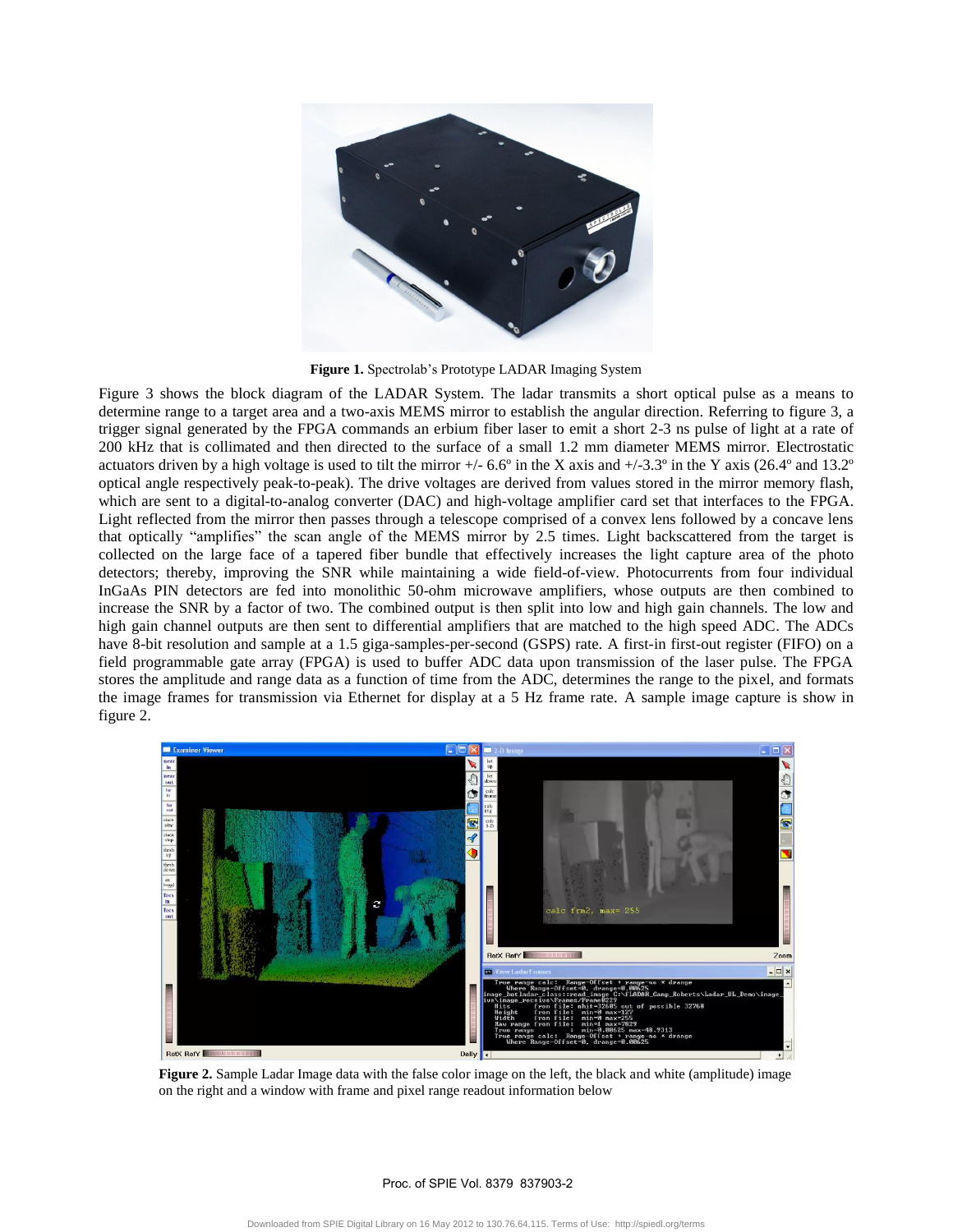The Ethernet board provides the interface between FPGA and external computer system by combining the frame data into Ethernet packets and streaming them via UDP protocol. Image frames are stored on the PC's hard drive as binary files, with each file composed of  $256(H) \times 128(V)$  pixels at 4 bytes per pixel, (2 bytes range + 2 bytes amplitude) resulting in a size of 128k bytes per frame. The Ethernet data throughput is 128k bytes per frame at 5 frames/second giving 640k bytes/second, or 5 Megabits per second (Mbps). The current 100 Mbps Ethernet system has excess bandwidth to support future increases in data rate. Each pixel is tagged with two 16-bit words, amplitude (first) and range (second). Only 13 least significant bits of the range word are used and only 10 bits of the amplitude word are used. The first two words of each frame are overwritten by a delimiter, FEDC BA98 (hex), placed so as to indicate the beginning of each frame. The next two words of each frame are overwritten with a frame count. Therefore, the first two pixels of the first line are non-image data. The new Ethernet board also accepts incoming Ethernet commands from an external host computer and passes them along serially to the FPGA for execution. The clock block of figure 3 is composed of a 60 MHz crystal which feeds a 1.5 GHz synthesizer that provides the master clock for both ADC and FPGA.



**Figure 3.** LADAR Imaging System Diagram

#### **1.3. Specifications and Goals**

The performance specifications are shown in figure 4. Boeing Spectrolab adopted these target specifications, in place since the beginning of ARL's research, were put in place in order to produce a ladar imager consistent with the needs of small military ground robots required to perform various tasks such as room clearing, remote ordinance identification, hazard removal, and room mapping. These key specifications have been met and demonstrated by ARL and recently by Spectrolab's prototype camera. The major specifications include 5 Hz frame rate, 20 m range, and 60° by 30° field of view. The theoretical designed field of view of 60° was not met due to optical attenuation caused by the receiver fiber taper at large input angles. We believe that the theoretical value can only be reached if the output of the fiber taper contacts the detectors. With the detectors used in the receiver, the bond wires are connected at the outer periphery of the detector and rise-up about 10 thousandths of an inch from the detector surface. To prevent damage to the bond wires, the output of the fiber taper is kept just above them. Future plans include using a backside illuminated detector which would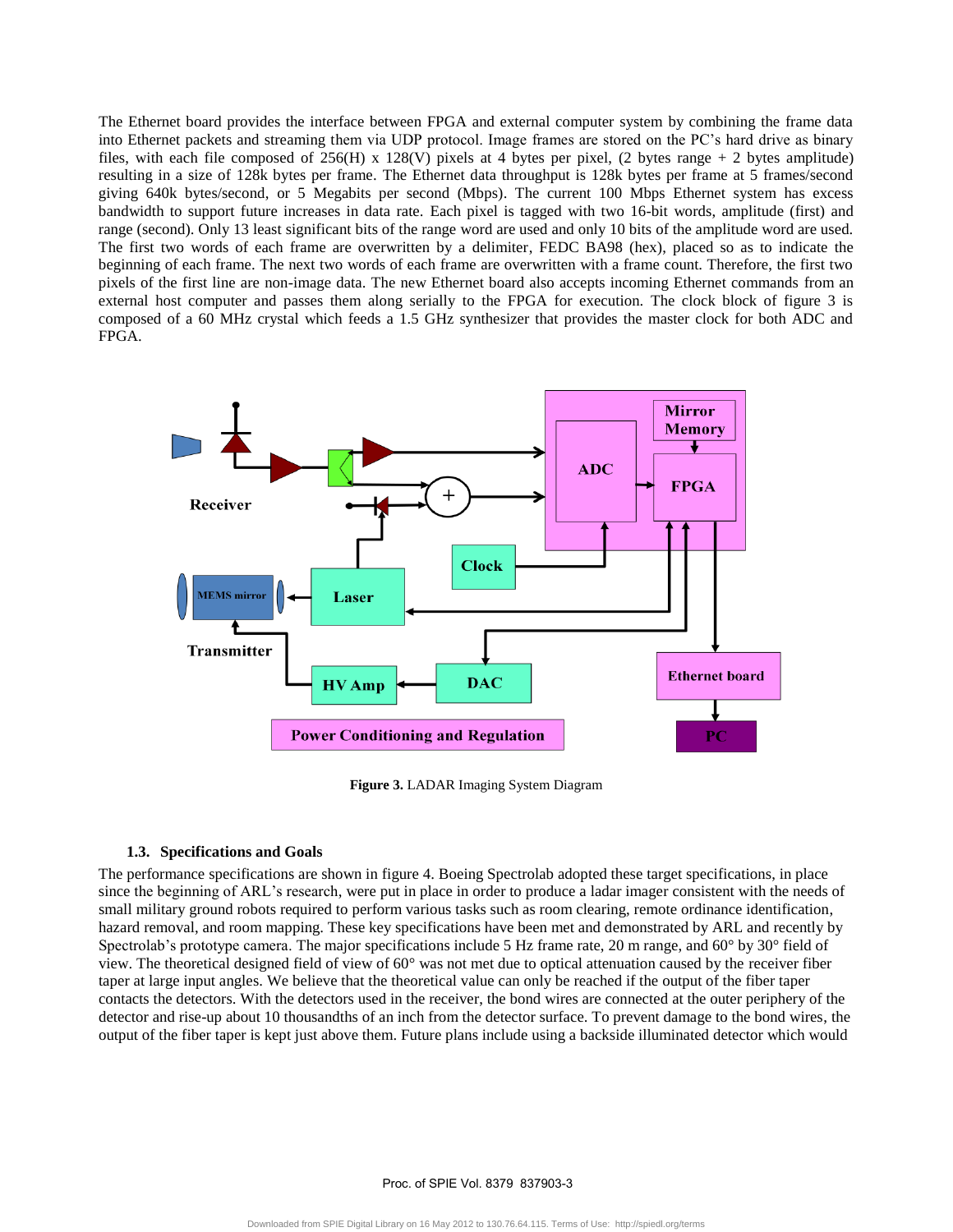be flip-chip mounted and provide additional long-pass optical filtering for noise reduction. In the remaining gap, an index-matching fluid may be used between the detector and the fiber taper to reduce losses. The right hand part of the chart in figure 4 shows improvements in performance that can be made with little effort. The existing FPGA and Ethernet bandwidth is sufficient to double the frame rate from 5 Hz to 10 Hz; the laser pulse repetition frequency (PRF) can be increased from 200 KHz to 400 KHz to support the higher pixel rate.

| <b>Existing Performance</b>                     | <b>Easily Obtainable Performance</b>           |
|-------------------------------------------------|------------------------------------------------|
| • 5-6 Hz frame-rate                             | • 10-12 Hz frame-rate                          |
| • 256 (h) $x$ 128 (v) pixels                    | • 256 (h) $\times$ 128 (v) pixels              |
| $40^{\circ}$ x 30 $^{\circ}$ FOR                | $\bullet$ 50 $\circ$ x 30 $\circ$ FOR          |
| $\bullet$ 20 m range                            | $\bullet$ 40 m range                           |
| • 45 cm range resolution                        | • 45 cm range resolution                       |
| • 10 cm sample spacing                          | • 10 cm sample spacing                         |
| • 6.25 mm accuracy with range<br>interpolation  | • 6.25 mm accuracy with<br>range interpolation |
| • Range and amplitude data                      | • Range and amplitude data                     |
| $\bullet$ 5 lb, 30 W power draw (24V,<br>1.25A) | • 3.5 lb, 18 W power draw<br>(24V, 0.75A)      |

**Figure 4**. LADAR Imaging System Specifications

# **2 ADVANCES IN THE MEMS LADAR SYSTEM**

## **2.1. Third Generation LADAR Receiver**

In previous papers<sup>1</sup> we discussed the development of a second generation ladar receiver based on a tapered fiber bundle, a large area InGaAs PIN detector, and a low-noise microwave amplifier IC (MMIC). We use the large area detector and the tapered fiber bundle to capture more light over a wide field of view than possible with classical lens approaches thus increasing the SNR. The detector photocurrent is fed directly into the amplifier. This technique will lead to a receiver bandwidth too narrow to pass the 3 ns laser pulse because of the large capacitance of the detector. To increase the bandwidth of the receiver we placed a unique feedback circuit between the output and input of the amplifier, comprised of a series resistor, capacitor, and inductor. Although this second generation receiver served well, we explored improving its signal-to-noise ratio (SNR) by using another low-cost MMIC with a lower noise figure (.8 db) and a larger diameter detector. A breadboard using these components showed that the SNR could be increased. As a result, we planned to build a third generation receiver that would incorporate these and other improvements to simplify the receiver, and to provide built-in protective functions for the high-speed analog-to-digital converter (ADC). The new receiver eliminates the need for a large board between the receiver and ADC that previously performed these functions.

A block diagram of the third generation receiver is shown in figure 5. As in the second generation receiver, the four photocurrent amplifiers are configured with the same feedback circuit comprised of an inductor, capacitor, and resistor. The outputs of each amplifier feed a four-way microwave power combiner to effectively raise the SNR of the receiver two-fold. A lowpass filter follows the combiner to reduce any broadband noise beyond the bandwidth needed to pass the received laser pulses. The filtered signal then splits into a high gain and a low gain channel. This is done to equally share the dynamic range of the return pulses (72 dB) over the effective dynamic range of the two 8-bit ADCs (48 dB for one) in the ADC/FPGA board. The values of the attenuators in both the high and low gain channels are selected to allow linear collection of pulse amplitude data over the full dynamic range of the return pulses. Outputs from both channels are fed into the input of two differential amplifiers. These amplifiers are designed to clip hard at levels below those that may damage the subsequent ADCs. They also allowed dc connection to the ADCs, thereby reducing parts count and eliminating a stage of low frequency roll-off. Because the pulse returns from a target are mostly unidirectional, we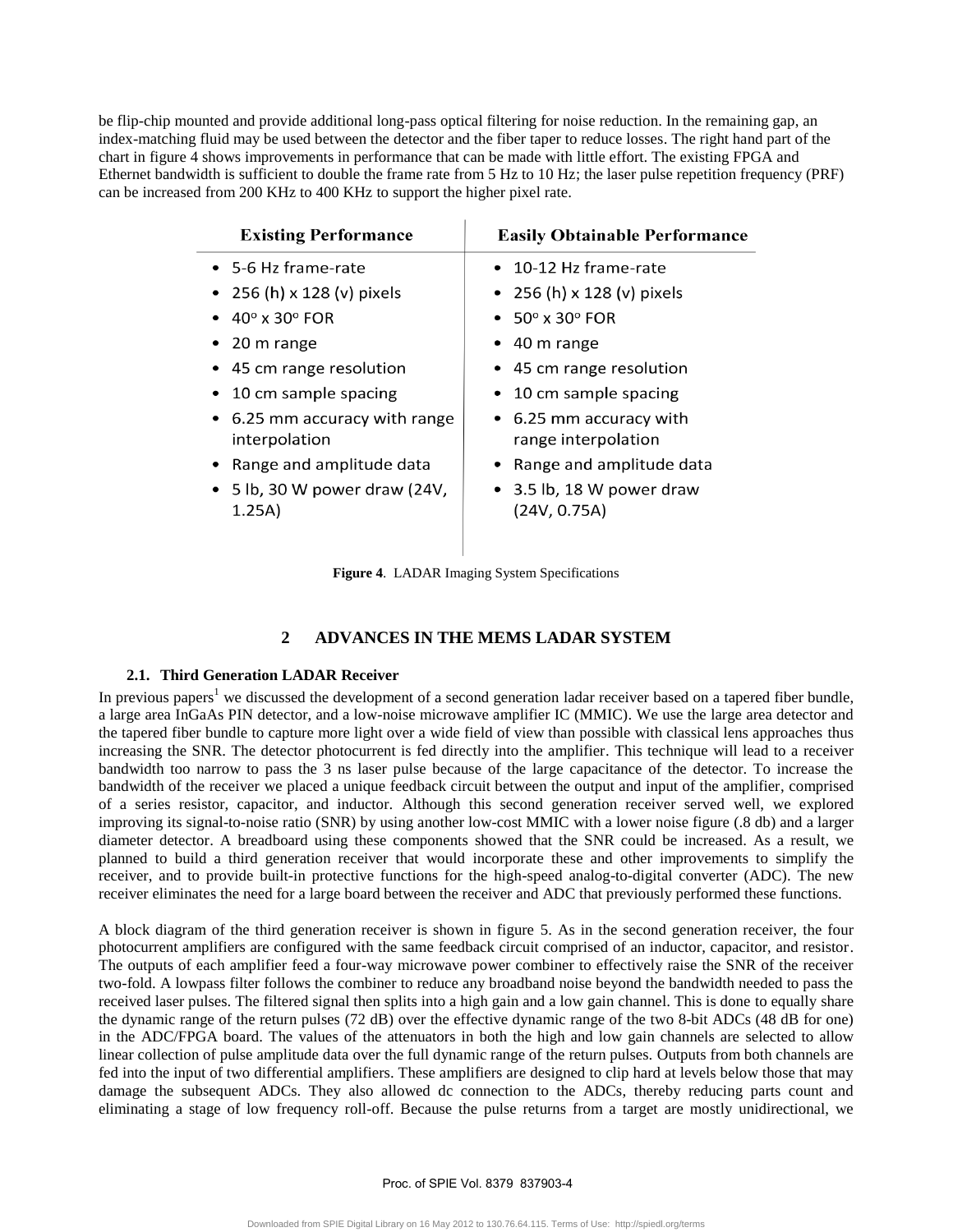supply an offset bias to the differential amplifier inputs with current sources so that in the absence of signal, the ADCs will output digital numbers near zero. This offset allows us to use nearly all the dynamic range of the ADCs.

The third generation receiver circuit board was designed to accommodate detector chips up to 2 mm in diameter, the low noise amplifiers, differential amplifiers, and the other components as shown in the block diagram. The new layout shortens bond wires and lead lengths between the detector and the amplifier, and employs other practices common to good microwave layout. This new board confirmed that the SNR improvements are achievable with the 1.5 mm diameter detectors and low noise amplifiers. As mentioned the new receiver performs the filtering, gain adjustment, and limiting functions previously performed by the RF interface board (4" X 4"), thus eliminating the RF Board from the ladar system.



**Figure 5.** Third generation receiver block diagram.

Figure 6 shows an oblique and front view of the third generation receiver. Some of the key circuitry parts are indicated on the photos. The frontal dimensions of the receiver are 2.9" X 1.775".



**Figure 6.** Oblique and front view of the third generation receiver.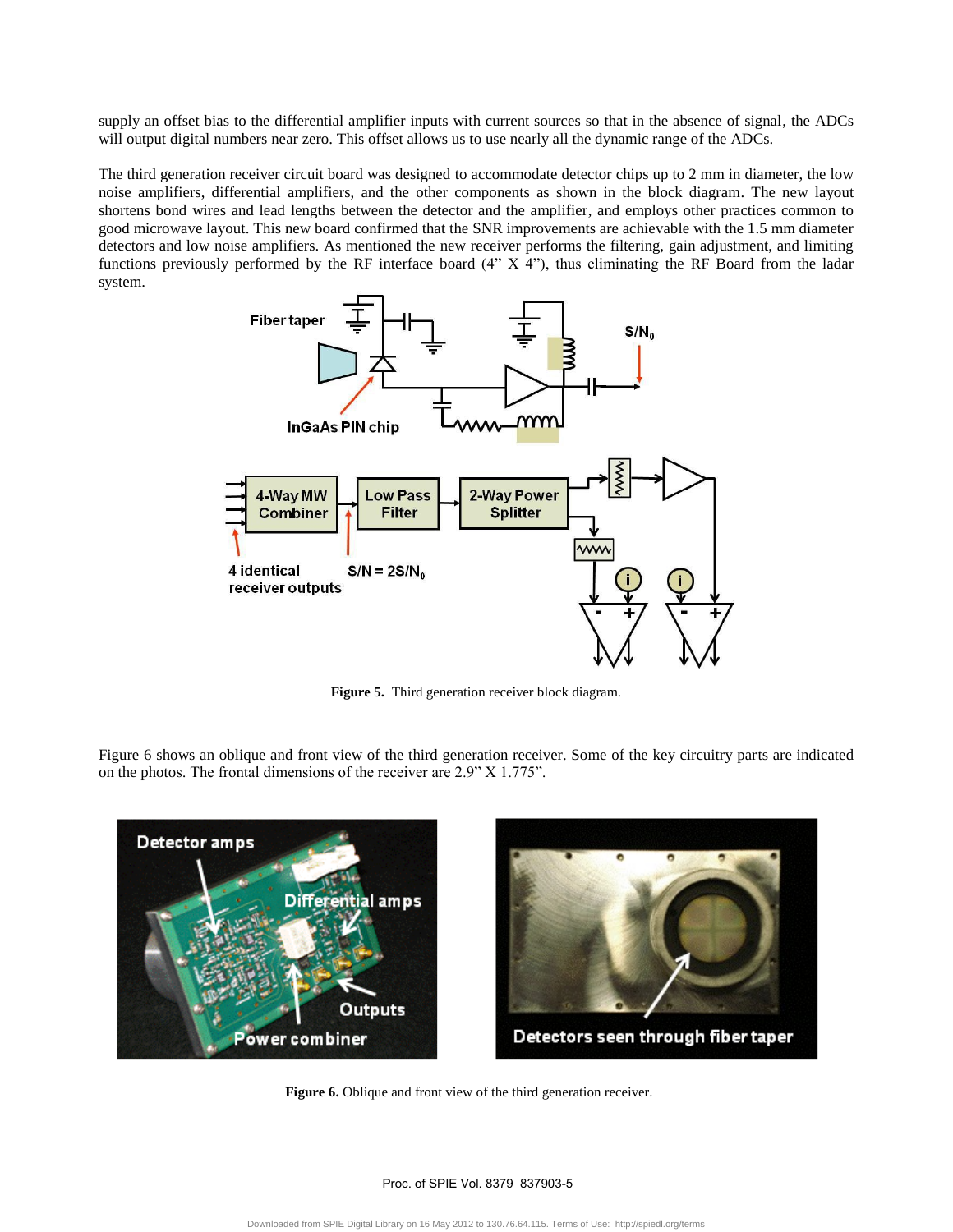The band-pass of the receiver was carefully measured using a source comprised of a low-power laser and a Mach-Zender E-O modulator. The Mach-Zender modulator was driven by a standard bench microwave signal generator. The high frequency -3 dB cut-off is 224 MHz and the low frequency cut-off is approximately 1.4 MHz. The signal amplitude is relatively flat from 30 MHz to the high frequency cut-off, but rises about 30 percent above the nominal level over the frequencies from 3 MHz to 25 MHz.

Figure 7 is the response of the receiver to the laser pulse as measured at the two outputs of the high-gain differential amplifier. The half-power (half-amplitude) points of the pulse are just under 3 ns. It is unclear how much stretching of the laser pulse occurs because the data sheet for the laser does not include the pulse width for this particular unit. A second purchased unit has had a measured pulse width of 2.6 ns; thus, it can most likely be concluded that some stretching is occurring.



**Figure 7.** Pulse response of the third generation receiver showing the differential signals as they are arrive at the highspeed ADC inputs.

The receiver presently requires about 0.64 A at 3.3 volts minimum or 2.1 W. Further work will include testing another version of the low-noise amplifier which uses 50 ma less current per device or 0.25 Amps for the five used in the receiver; this would lower the total power to about 1.28 W. Calculations show that use of the lower power amplifier is feasible because in the worst case, the solar background signal will still only use about 10 percent of the available dynamic range of the amplifier.

The sensitivity of the receiver has not yet been measured to any high degree of accuracy. However, we know from the experience of operating the ladar breadboard both indoors and outdoors, that most scene materials are visible at ranges to about 30 m. This result is reasonably consistent with a simple model of the ladar written using MATLAB. For reference, the observed noise level of the receiver high gain channel when digitized and displayed as a function of time is contained mostly within the range of plus and minus 1-bit thus leaving most of the 8-bit ADC available for linear signal capture.

Over the past few months, both minor and substantial changes to the receiver have been found which could further improve the SNR. This improvement in SNR can be leveraged to either lower the laser power or increase the range. For example, the lowpass filter placed just after the 4-way combiner cuts off (-3 dB) at 460 MHz. This filter could be exchanged for one that cuts off at 230 MHz, thus removing about half the noise power from the received signal. If the pulse return is not significantly altered, this could raise the SNR by a factor of 1.4. Some minor SNR improvement could be achieved by installing a low loss solar filter with band-pass in the low 100's of nm. Further, the fiber taper should have coatings matched to the 1550 nm laser wavelength. This may increase the SNR by several percent. Some electromagnetic fields in the lab are picked up through the open design of the receiver box. A metal shield covering the exposed circuitry at the back of the receiver may suppress these fields and reduce noise. We have noticed some places in the printed circuit board layout where better microwave design practices are needed. If we perform a new layout of the board, we will also add circuitry and inputs to enable injection of the outgoing pulse into the data record as a means to better estimate target range.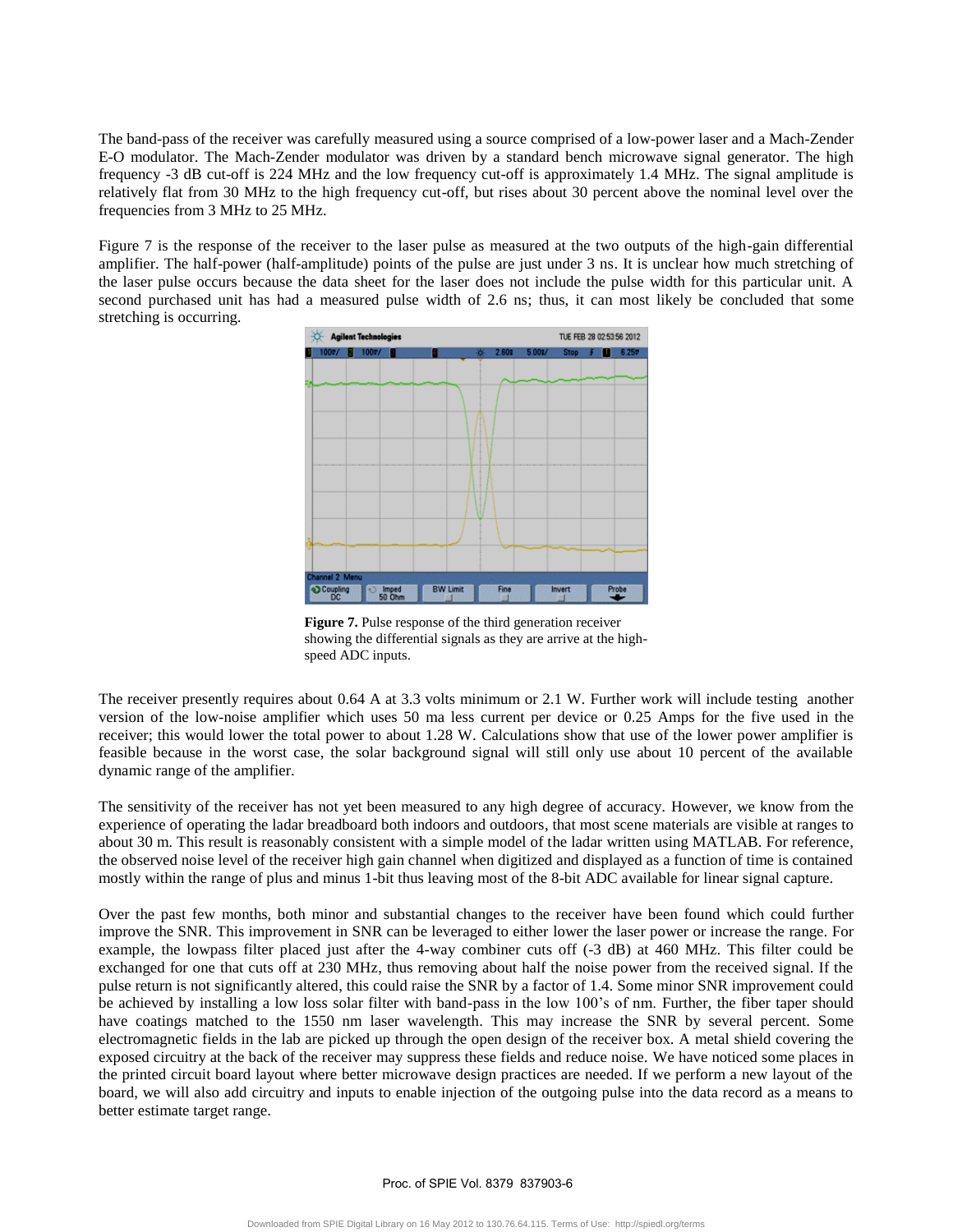The present receiver mostly meets the requirements of the original ground robot application; however, to expand the range of applications the SNR should be improved. To achieve this, new receiver designs may include modern commercial trans-impedance amplifiers. Though past experiments have shown commercial trans-impedance amplifiers to work no better than standard 50 ohm microwave amplifiers, revisiting the use of them may be worthwhile. We may also use large area commercial avalanche photo detectors in place of the large area PIN detectors.

#### **2.1. MEMS Mirror with Position Feedback**

The transmitted laser beam is dynamically steered in a tip/tilt fashion by reflecting off the MEMS mirror surface. In the current design, the MEMS mirror is driven in an open-loop fashion whereby a data table of predefined mirror angles stored in flash memory is used to drive a high voltage amplifier which then directly drives the mirror. The mirror scan pattern is shown graphically in figure 8. The mirror angles (used by the FPGA to reconstruct the image) are based on commanded angle instead of actual mirror angle. This leads to pointing errors that will show up as image distortion as well as scrambled frames during a shock/vibe event.

Working with the MEMS Mirror vendor, Mirrorcle Technologies, a project has been initiated to incorporate an optical position sensor within the MEMS mirror package as well as a closed-loop proportional–integral–derivative (PID) control board. The closed-loop control board will use the error between the position feedback from the MEMS mirror and the FPGA's commanded position signal to drive the mirror with a corrected high voltage to dynamically compensate for pointing errors. Implementation of the mirror position feedback will allow the image processor to know if pixel angles aren't where they are commanded to be, and discard them if necessary while saving the validity of the frame. Having mirror position feedback will also make it possible to easily fulfill the laser safety requirement that the laser should be shut-off if the mirror stops scanning or changes substantially.



**Figure 8.** MEMS mirror scan pattern of a single frame. The scan begins in the bottom left of the scene as seen by someone behind the camera looking in the direction of an outgoing laser pulse. After the scan completes at the top left corner, the mirror jumps back to the starting position and the scan is repeated.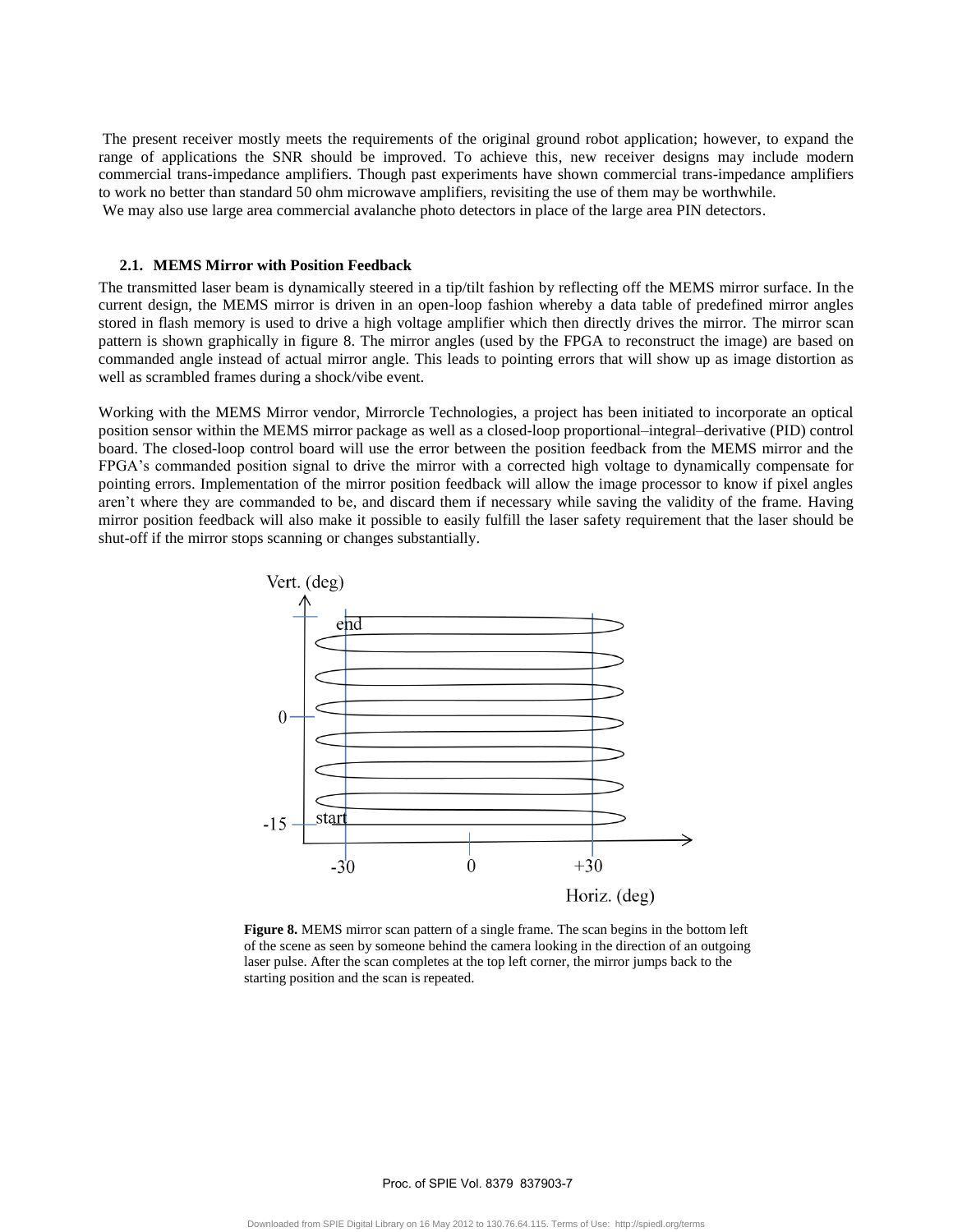

**Figure 9.** MEMS mirror with optical position sensor prototype unit and position signal resulting from being driven open-loop by a square wave input.

#### **2.1. Enhanced Ethernet Interface Board**

We have upgraded the capability of the Ethernet Interface board by adding the ability to handle bi-directional data and act as an interface to the FPGA's configuration commands. The previous Ethernet board could only stream UDP Ethernet data out; therefore, the system still required the use of an additional serial line connected to the ADC\_FPGA board to control the LADAR system settings. With the new enhanced Ethernet Interface board, the Ethernet data is moving in both directions and is able to decode the Ethernet packets coming from the computer which are destined for the ADC\_FPGA board. This has eliminated the need for a USB to Serial SPI converter that was being used to configure the LADAR system.

#### **2.1. Optical**  $T_0$  **<b>Line**

Current work is in progress to implement and optical " $T_0$ " line, coming from the optical tap from the laser to a photodiode on the receiver, which will provide a direct indication of the time that each laser pulse was transmitted. Referring to system diagram in Figure 3, the low power optical tap is detected by a photodiode and electronically added to the receiver's low gain channel. The FPGA firmware then uses this pulse, the first one it detects on the low gain channel, as the time at which the pulse was transmitted. The current firmware assumes zero delay between pulse trigger sent to the laser, thereby relying on a user variable set by viewing the image data, which acts as a programmable delay. Implementation of the  $T_0$  signal will provide better range accuracy and less range noise

### **2.2. User Friendly 3D Visualization Software**

To support further productization, Spectrolab is developing a user-friendly software package that will combine the Ethernet package receive functionality and the 3D visualization functionality into a single Windows software package that will also provide an interface to the LADAR configuration command set.